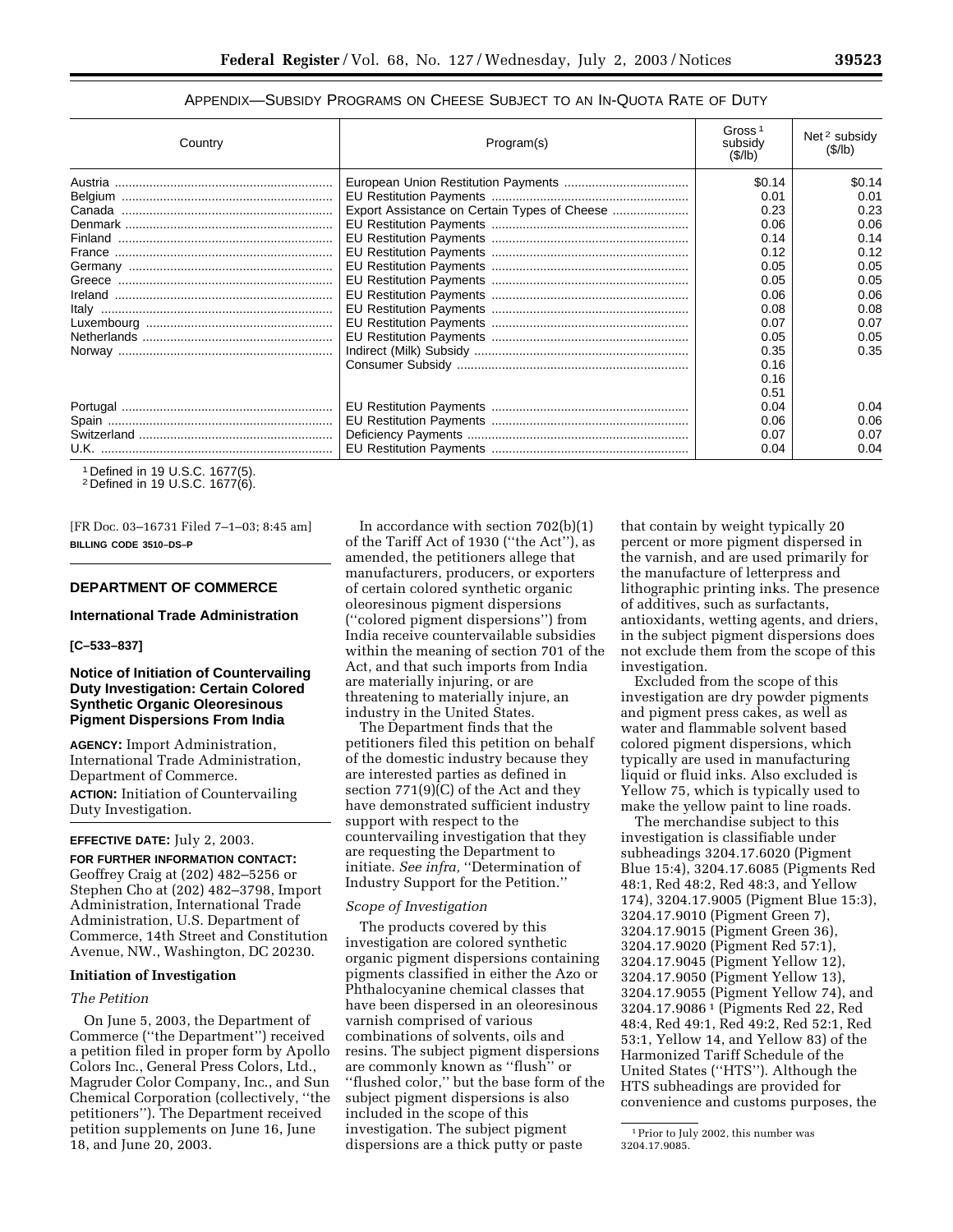written description of the merchandise under investigation is dispositive.

As discussed in the preamble to the Department's regulations (*Antidumping Duties; Countervailing Duties; Final Rule,* 62 FR 27296, 27323 (May 19, 1997)), we are setting aside a period for parties to raise issues regarding product coverage. The Department encourages all parties to submit such comments within 20 calendar days of publication of this notice. Comments should be addressed to Import Administration's Central Records Unit, Room 1870, U.S. Department of Commerce, 14th Street and Constitution Avenue, NW., Washington, DC 20230. The period of scope consultations is intended to provide the Department with ample opportunity to consider all comments and consult with parties prior to the issuance of the preliminary determination.

### *Consultations*

Pursuant to section  $702(b)(4)(A)(ii)$  of the Act, the Department invited representatives of the Government of India (''GOI'') for consultations with respect to the petition filed in this proceeding. However, the GOI declined our invitation, and therefore consultations were not held.

### *Determination of Industry Support for the Petition*

Section 702(b)(1) of the Act require that a petition be filed on behalf of the domestic industry. Section 702(c)(4)(A) of the Act provide that the Department's industry support determination, which is to be made before the initiation of the investigation, be based on whether a minimum percentage of the relevant industry supports the petition. A petition meets this requirement if the domestic producers or workers who support the petition account for: (1) at least 25 percent of the total production of the domestic like product; and (2) more than 50 percent of the production of the domestic like product produced by that portion of the industry expressing support for, or opposition to, the petition. Moreover, section  $702(c)(4)(D)$  of the Act provide that, if the petition does not establish support of domestic producers or workers accounting for more than 50 percent of the total production of the domestic like product, the Department shall: (i) poll the industry or rely on other information in order to determine if there is support for the petition, as required by subparagraph (A), or (ii) determine industry support using a statistically valid sampling method.

Section 771(4)(A) of the Act defines the ''industry'' as the producers of a

domestic like product. Thus, to determine whether a petition has the requisite industry support, the statute directs the Department to look to producers and workers who produce the domestic like product. The International Trade Commission (''ITC''), which is responsible for determining whether ''the domestic industry'' has been injured, must also determine what constitutes a domestic like product in order to define the industry. While both the Department and the ITC must apply the same statutory definition regarding the domestic like product (section 771(10) of the Act), they do so for different purposes and pursuant to a separate and distinct authority. In addition, the Department's determination is subject to limitations of time and information. Although this may result in different definitions of the like product, such differences do not render the decision of either agency contrary to the law.2

Section 771(10) of the Act defines the domestic like product as ''a product which is like, or in the absence of like, most similar in characteristics and uses with, the article subject to an investigation under this title.'' Thus, the reference point from which the domestic like product analysis begins is ''the article subject to an investigation,'' *i.e.*, the class or kind of merchandise to be investigated, which normally will be the scope as defined in the petition.

With regard to the definition of domestic like product, the petitioners do not offer a definition of domestic like product distinct from the scope of the investigation. Based on our analysis of the information presented by the petitioners, we have determined that there is a single domestic like product, colored pigment dispersions, which is defined in the ''Scope of Investigation'' section above, and we have analyzed industry support in terms of this domestic like product.

In their initial petition and subsequent submissions, the petitioners state that they comprise over 50 percent of U.S. colored pigment dispersions production. The petition identifies nine additional U.S. companies engaged in the production of colored pigment dispersions, none of which have taken a position on (either for or against) the petition. Through data provided by the petitioners and our own independent research, we have determined that the

colored pigment dispersions production of these nine companies is not high enough to place the petitioners' industry support in jeopardy. Based on all available information, we agree that the petitioners comprise over 50 percent of all domestic colored pigment dispersions production.

Our review of the data provided in the petition and other information readily available to the Department indicates that the petitioners have established industry support representing over 50 percent of total production of the domestic like product, requiring no further action by the Department pursuant to section 702(c)(4)(D) of the Act. In addition, the Department received no opposition to the petition from domestic producers of the like product. Therefore, the domestic producers or workers who support the petition account for at least 25 percent of the total production of the domestic like product, and the requirements of section  $702(c)(4)(A)(i)$  of the Act are met. Furthermore, the domestic producers or workers who support the petition account for more than 50 percent of the production of the domestic like product produced by that portion of the industry expressing support for or opposition to the petition. Thus, the requirements of section  $702(c)(4)(A)(ii)$  of the Act also are met. Accordingly, the Department determines that the petition was filed on behalf of the domestic industry within the meaning of section 702(b)(1) of the Act. For more information on our analysis and the data upon which we relied, see Import Administration AD/ CVD Enforcement Initiation Checklist (''Initiation Checklist''), Industry Support section and Attachment II, dated June 25, 2003, on file in the Central Records Unit of the main Department of Commerce building.

## *Injury Test*

Because India is a ''Subsidies Agreement Country'' within the meaning of section 701(b) of the Act, section 701(a)(2) applies to these investigations. Accordingly, the ITC must determine whether imports of the subject merchandise from India materially injure, or threaten material injury to, a U.S. industry.

## *Allegations and Evidence of Material Injury and Causation*

The petitioners allege that the U.S. industry producing the domestic like product is being materially injured, or is threatened with material injury, by reason of imports of the subject merchandise.

<sup>2</sup>*See USEC, Inc.* v. *United States*, 132 F. Supp. 2d 1,8 (Ct. Intl Trade 2001), *citing Algoma Steel Corp. Ltd.* v. *United States,* 688 F Supp. 639, 642– 44 (Ct. Int'l Trade 1988) (''the ITC does not look behind ITA's determination, but accepts ITAs determination as to which merchandise is in the class of merchandise sold at LTFV'').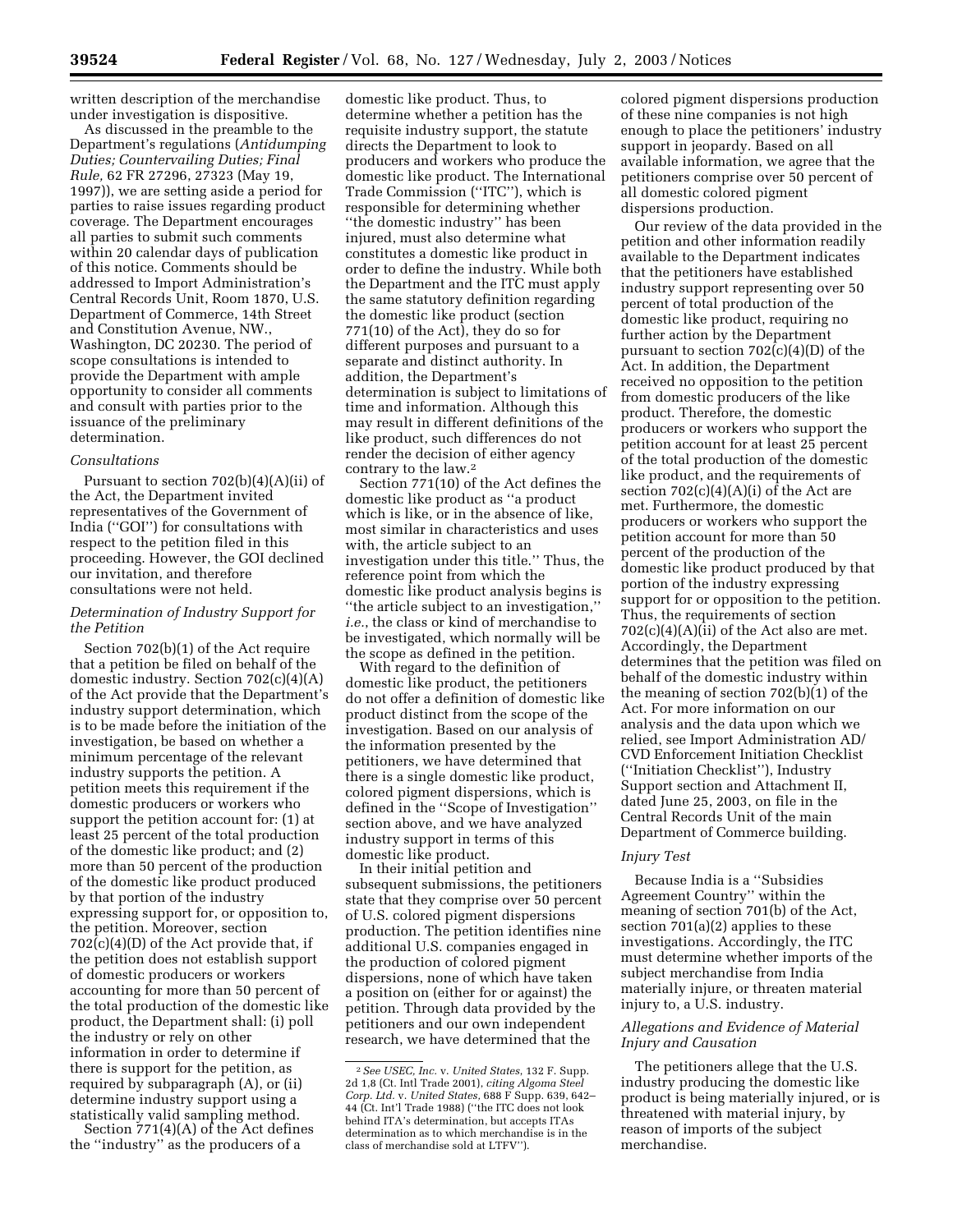The petitioners contend that the industry's injured condition is evident in the declining trends in net operating profits, net sales volumes, profit-to-sales ratios, and production employment. The allegations of injury and causation are supported by relevant evidence including U.S. import data, lost sales, and pricing information. We have assessed the allegations and supporting evidence regarding material injury and causation, and we have determined that these allegations are properly supported by adequate evidence and meet statutory requirements for initiation. See the Initiation Checklist.

## *Initiation of Countervailing Duty Investigation*

The Department has examined the countervailing duty petition on colored pigment dispersions from India and found that it complies with the requirements of section 702(b) of the Act. Therefore, in accordance with section 702(b) of the Act, we are initiating countervailing duty investigation to determine whether manufacturers, producers, or exporters of colored pigment dispersions receive countervailable subsidies. We will make our preliminary determination no later than 65 days after the date of this initiation, unless this deadline is extended pursuant to section 703(b)(1) of the Act.

We are including in our investigation the following programs alleged in the petition to have provided a countervailable subsidy to manufacturers, producers, or exporters of colored pigment dispersions:

- 1. Duty Entitlement Passbook Scheme
- 2. Advance Licenses
- 3. Duty Free Replenishment Certificate Scheme
- 4. Import Mechanism (Sale of Licenses) 5. Pre-Shipment and Post-Shipment
- Export Financing 6. Export Promotion Capital Goods
- Scheme (''EPCGS'')
- 7. Benefits for Export Processing Zones/ Export Oriented Units (''EPZ/EOU'')
- 8. Special Imprest Licenses (Deemed Exports)
- 9. Incentive Scheme for Export Oriented Park, Export Oriented Units (State of Gujarat Infrastructure Assistance Scheme)
- 10. Subsidy Scheme for Medium and Large Industries (State of Gujarat Infrastructure Assistance Scheme)
- 11. Income Tax Exemption Scheme (''ITES'') (Sections 10A, 10B and 80HHC)
- 12. Re-Discounting of Export Bills Abroad (''EBR'')
- 13. Pre-Export and Post-Export Credits in Foreign Country

14. Exemption of Export Credit from Interest Taxes

15. Central Value Added Tax (''CENVAT'') Scheme

16. Market Access Initiative (''MAI'')

A discussion of evidence supporting our initiation determination on these programs is contained in the *Initiation Checklist.*

At this time, we are not including in our investigation of colored pigment dispersions the following programs alleged to benefit producers and exporters of the subject merchandise in India.

1. Special Economic Zones (State of Gujarat Infrastructure Assistance Scheme)

According to the petitioners, the State of Gujarat infrastructure provides assistance to industrial units located in special economic zones under its Special Economic Zones scheme. Under the program, industrial units located in SEZs in Gujarat will receive incentives including exemption from electrical duty for ten years and exemption from payment of sales and other levies. Petitioners claim that this program results in revenue forgone by the State of Gujarat and is specific to companies located within a designated geographic region of Gujarat.

In *Final Negative Countervailing Duty Determination; Carbon Steel Wire Rod From Singapore,* 51 FR 3357 (January 27, 1986), we found that the right to locate in an industrial park can confer a subsidy only if the government limits the firms that can locate in the industrial park. The petitioners have provided no information indicating that the State of Gujarat is limiting access to the SEZ. Thus, the petitioners have not provided sufficient evidence that this alleged subsidy is specific within the meaning of section 771(5A) of the Act and section 351.502 of the Department's regulations.

2. Financial Assistance for Upgradation of Quality in SSI/Medium & Large Scale Sector (State of Gujarat Infrastructure Assistance Scheme)

According to the petitioners, the State of Gujarat provides infrastructure assistance to registered industrial units under its Financial Assistance for Upgradation of Quality in SSI/Medium & Large Scale Section. This alleged program applies to ''all industrial units which have been registered as a SSI/ SSEB with respective DICs or/and industries registered under Industries (Development & Regulation) Act, 1951 as amended \* \* \*.'' Under this alleged program, eligible industrial units are eligible for government reimbursements

of up to 50 percent for expenditures such as consultant fees and equipment for research and development, and testing equipment. Petitioners claim that this alleged program results in a direct transfer of funds from the State of Gujarat that benefit the recipients in the amount of the infrastructure expenses paid.

The petitioners have provided no information indicating that the benefits provided under this program are specific. In particular, there is no information that the eligible companies comprise a specific group of industries within the meaning of section 771(5A) of the Act and section 351.502 of the Department's regulations.

3. GOI Loans, Loan Guarantees, and Loan Forgiveness

According to the petitioners, the Indian Ministry of Finance extends loan guarantees to selected Indian companies on an *ad hoc* basis and continues to extend loan guarantees to non-steel industrial sectors on an *ad hoc* basis. Petitioners assert that the GOI has been found to provide loans on terms that are more favorable than commercially available. Petitioners also claim that the GOI has forgiven past loans in some cases. Lastly, the petitioners allege that Hindustan and other Indian producers and exporters of subject merchandise have received countervailable subsidies in the forms of GOI loans, loan guarantees, and loan forgiveness.

The petitioners have provided no information to support their supposition that manufacturers and exporters of the subject merchandise received loans, loan guarantees, or debt forgiveness.

### *Distribution of Copies of the Petition*

In accordance with section  $702(b)(4)(A)(i)$  of the Act, a copy of the public version of the petition has been provided to the representatives of the Government of India. We will attempt to provide a copy of the public version of the petition to each exporter named in the petition, as provided for under 19 CFR 351.203(c)(2).

#### *ITC Notification*

We have notified the ITC of our initiation as required by section 702(d) of the Act.

#### *Preliminary Determination by the ITC*

The ITC will preliminarily determine no later than July 21, 2003, whether there is a reasonable indication that imports of Certain Colored Synthetic Organic Oleoresinous Pigment Dispersions from India are causing material injury, or threatening to cause material injury, to a U.S. industry. A